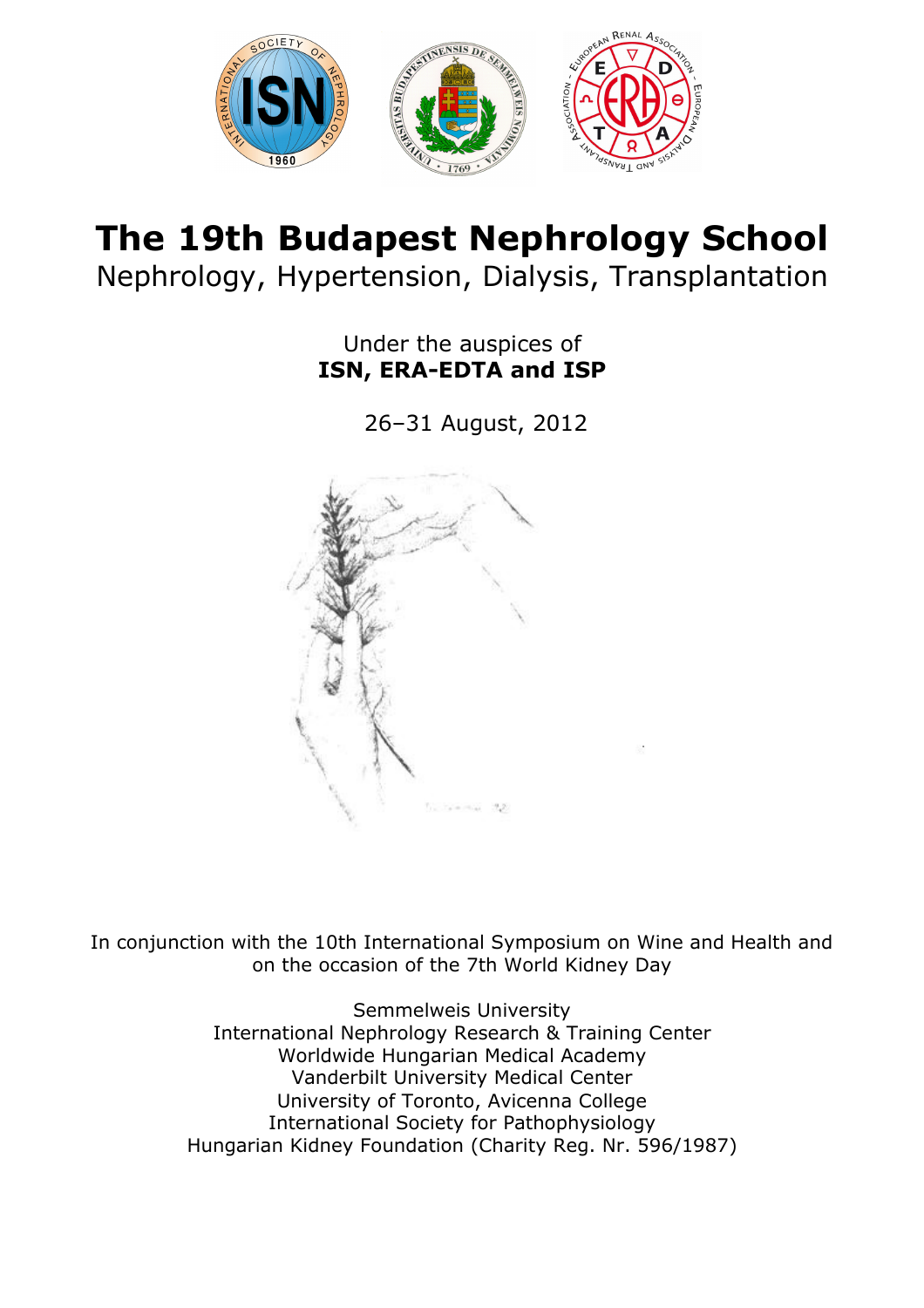Dear Colleague,

It is my pleasure to invite you to the 19th Budapest Nephrology School organized by the Hungarian Kidney Foundation at the Semmelweis University, under the auspices of ISN and ERA-EDTA in conjunction with the 10th International Symposium on Wine and Health and on the occasion of the 7th World Kidney Day.

During this one-week program, our distinguished international speakers provide updates in nephrology, hypertension, dialysis and transplantation. We cover the field from molecule to bedside, from the most recent scientific advances to the current clinical approaches. You will also enjoy close interaction with the faculty in small group workshops. You are encouraged to present your poster, raise questions and consult your colleagues on problematic cases. You are also invited to visit our quality dialysis and research units.

We have acted, based on the experience from previous successful years, to keep our standards high. Our success is reflected by the increasing number of participants who have repeatedly attended the school. I hope that the commitment of my colleagues will successfully provide the best conditions for you to learn during this week. I also hope that you will enjoy our exciting social programs and culture in Budapest. You should not forget about the 10th International Symposium on Wine and Health. Wine is not only important to Hungarians but it has a several thousand-year history in mankind's life. Although, there are 22 historical vineyards in our country, among them such famous places as Tokaj, Villány, Badacsony, and the long culture and tradition of wine consumption, there is a high incidence of cardiovascular disease with the resultant serious decrease in life expectancy in this region.

The 19th Budapest Nephrology School was accredited by the European Accreditation Council for Continuing Medical Education (EACCME) for 30 European CME credits (ECMEC). The Course included 46 hours of scientific lectures and a final examination which can be locally evaluated according to national standards (in Hungary it is equal to 50 CME credits). Sincerely yours,

László Rosivall, MD, PhD, DSc President Semmelweis University, Faculty of Medicine Department of Pathophysiology International Nephrology Research & Training Center Website: www.bns-hungary.hu E-mail: rosivall@net.sote.hu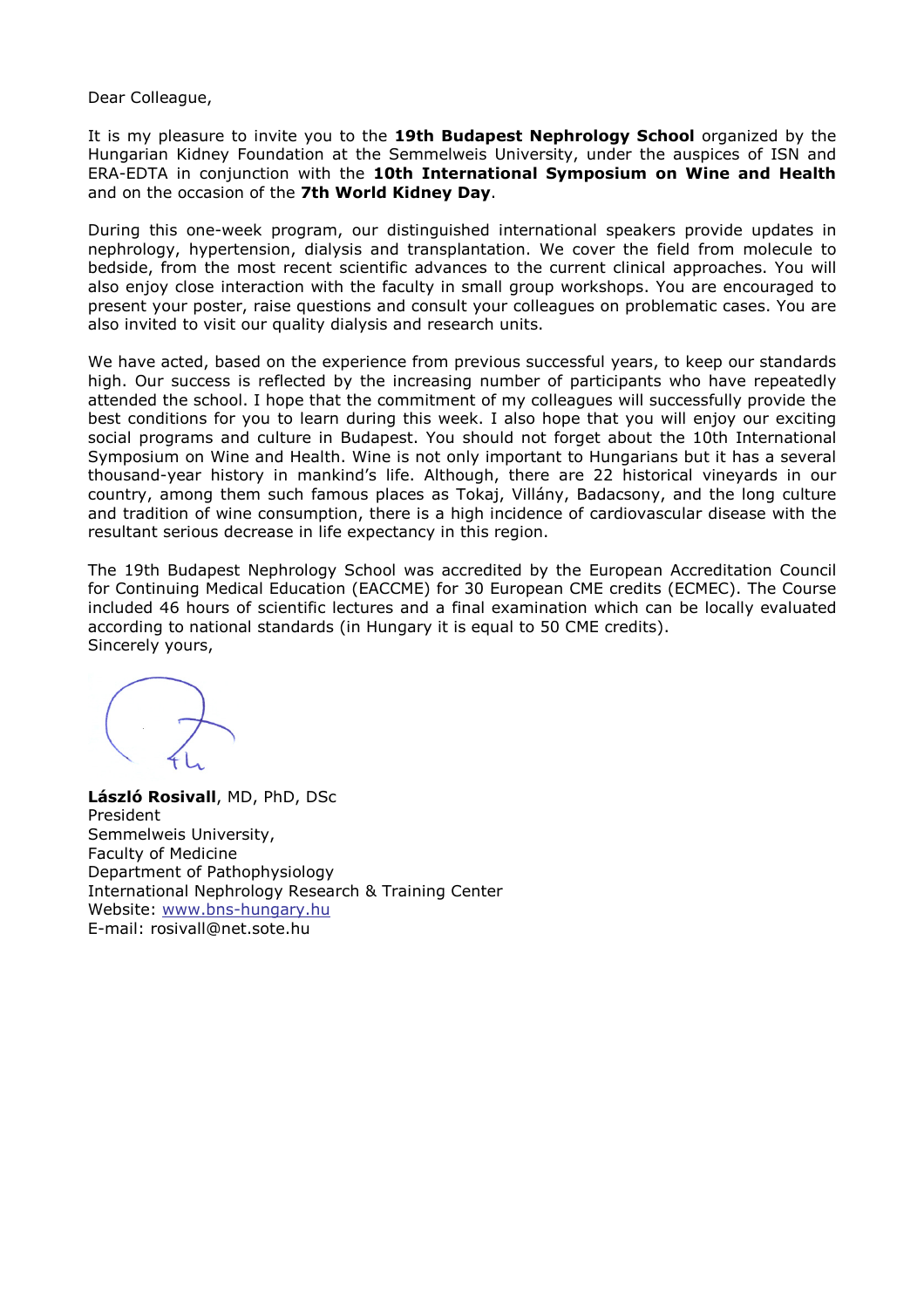# FACULTY

#### Hanna E. Abboud, MD

The University of Texas Health Science Center at San Antonio Department of Medicine/Division of Nephrology-MC 7882 7703 Floyd Curl Drive San Antonio, Texas 78229-3900 USA Tel: + (210) 567-4700 Fax: + (210) 260-8951 abboud@uthscsa.edu

# Ernő Péter Botos, MD

Professor and Head Institute for Viticulture and Enology Corvinus University Úrihegy 5/A H-6000, Kecskemét **Hungary** Tel: +36-76-494-888 Fax: +36-76-494-924 botosep@t-online.hu

## Marc E. De Broe, MD, PhD

Professor of Medicine University of Antwerp Laboratory of Pathophysiology Universiteitsplein 1 2610 Wilrijk/Antwerpen, Belgium Tel: +32-3-820-2599 Fax: +32-3-820-2592 marc.debroe@ua.ac.be

Monika Gooz, M.D., Ph.D. Associate Professor Medicine/Nephrology, CSB Suite 829 Medical University of South Carolina 96 Jonathan Lucas Street Charleston, SC 29425 beckm@musc.edu

# Simin Goral, MD

Professor of Medicine University of Pennsylvania Medical Center 3400 Spruce street One Founders 19104 - Philadelphia, PA, U.S.A. Tel: +1-215-662-3460 Fax: +1-215-615-0349 simin.goral@uphs.upenn.edu

## Ágnes Haris, MD, PhD

Chief of Nephrology Section of St. Margit Hospital Bécsi út 132., 1032 Budapest, **Hungary** Tel: +36-1-250-2170 Fax: +36-1-439-0276 agnesharis@hotmail.com

## J. Harold Helderman, MD

Professor of Medicine, Microbiology and Immunology Assistant Dean, Vanderbilt University School of Medicine Vanderbilt University Medical Center 21st Avenue South Garland S-3223 Medical Center North Nashville, TN 37232-2372 United States Tel: +1-615-322-6976 Fax: +1-615-343-7156 hal.helderman@vanderbilt.edu

#### Béla Iványi, MD, DSc Professor of Pathology Department of Pathology Unversity of Szeged Állomás u. 2. H-6720 Szeged Hungary Tel: +36-62-314-156 Fax: +36-62-314-156 ivanyi@patho.szote.u-szeged.hu

István Kiss, MD, PhD, DSc Professor of Medicine Country's Chief Nephrologist Department of Gerontology Semmelweis University Department of Nephrology Tétényi út 12-15., 1115 Budapest, Hungary Tel: +36-1-464-8713 Fax: +36-1-203-3567 ikiss@enternet.hu

# Csaba P. Kovesdy, MD, FASN

Chief of Nephrology Salem VA Medical Center 1970 Roanoke Blvd. Salem VA 24153 U.S.A Tel: +1-540-982-2463 x1-2445 Fax:+1-540-224-1963 Csaba.Kovesdy@va.gov

# Róbert Langer, MD, PhD

Associate Professor Chair of the Department of Transplantation and Surgery, Semmelweis University Baross u. 23. H-1082, Budapest **Hungary** Tel: +36-1-267-6000/80150 Fax: +36-1-317-2166 langer@trans.sote.hu

# Friedrich C. Luft

Experimental and Clinical Research Center Robert-Rössle Building Lindenbergerweg 80 13125 Berlin, Germany Tel +49-30-450-540-001 Fax +49-30-450-540-900 luft@charite.de

István Mucsi, MD, PhD Associate Professor Division of Nephrology McGill University Health Centre Royal Victoria Hospital Montreal, Canada and Department of Pathophysiology and Institute of Behavioral Sciences Semmelweis University, Budapest istvan@nefros.net

Márta Novák, MD, PhD Associate Professor Semmelweis University Institute of Behavioural Sciences and Associate Professor Dept. of Psychiatry, University of Toronto Nagyvárad tér 4., 1089 Budapest, Hungary Tel: +36-1-210-2930 Fax: +36-1-210-1220 marta@nefros.net

# Rainer Oberbauer, MD, MSc

KH Elisabethinen Linz & Medical University of Vienna, Austria Tel:+43 70 7676 4305 Fax:+43 70 7676 4306 rainer.oberbauer@meduniwien.ac. at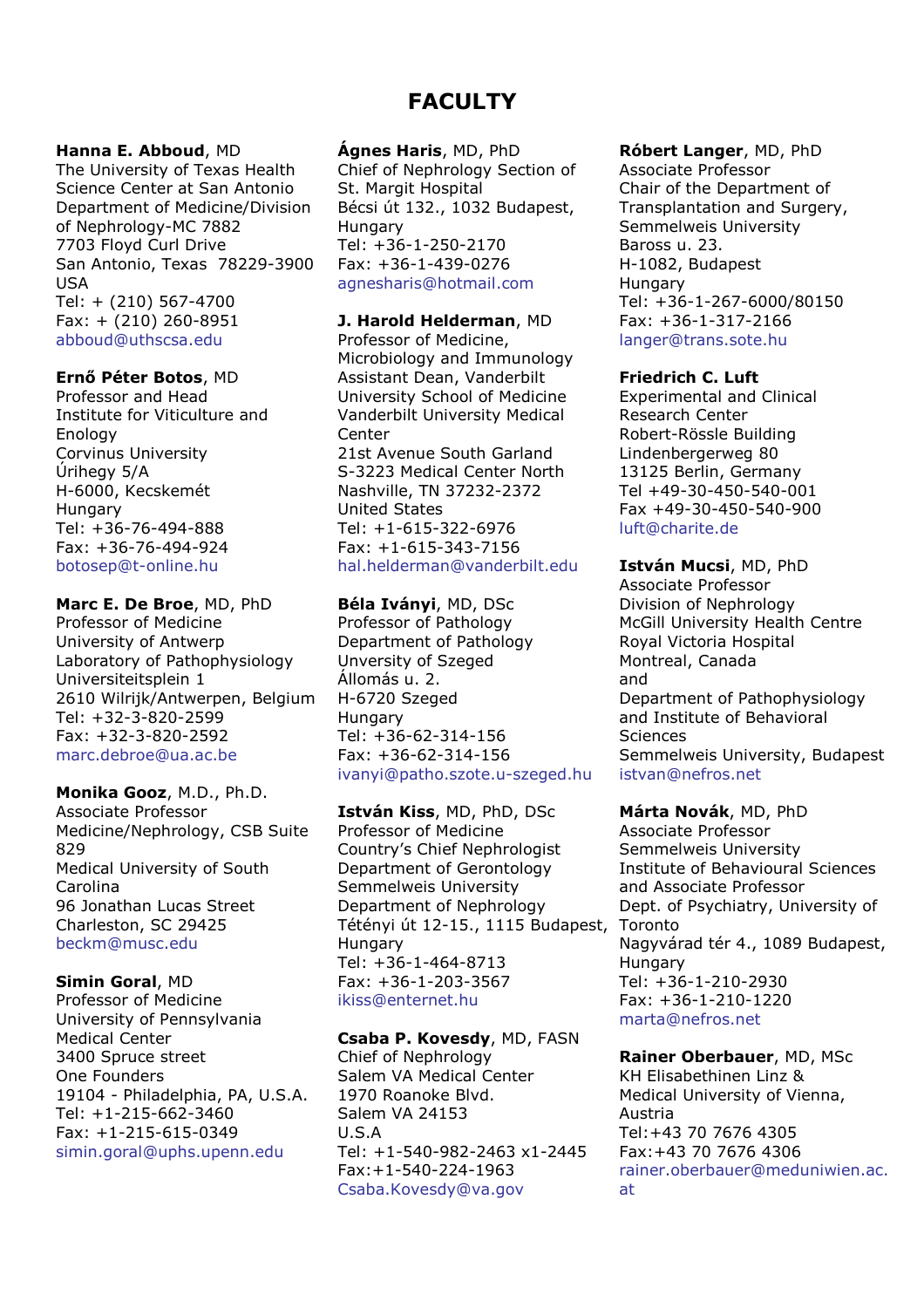#### János Peti-Peterdi, MD, PhD Professor

Zilkha Neurogenetic Institute Keck School of Medicine University of Southern California 1501 San Pablo st. 90089-2821 Los Angeles, California Tel: +1-323-442-4337 Fax: +1-323-442-4466 janos.peti-peterdi@keck.usc.edu

# György Reusz, MD, PhD, DSc

Professor I. Department of Pediatrics Semmelweis University Bókay J. u. 53. H-1083 Budapest Hungary Tel: +36-1-324-7795 Fax: + 36-1-324-7795 reusz.gyorgy@med.semmelweisuniv.hu

Eberhard Ritz, Dr. Dr. med. h.c. mult.

FRCP(London und Edinburgh)FACP Immediate Past President of International Society of Nephrology (ISN) Professor of Medicine Dept. Internal Medicine Division Nephrology Im Neuenheimer Feld 162 D-69120 Heidelberg Germany Tel: +49 (0) 6221 601705 or +49 (0) 6221 189976 Fax: +49 (0) 6221 603302 Prof.E.Ritz@t-online.de

# Steve Rosansky, MD

Senior Research Fellow Dorn Research Institute 6439 Garners Ferry Rd Ste 111F Columbia, SC 29209 USA Tel: +1-803-776-4000 sjrcra@yahoo.com

László Rosivall, MD, PhD, DSc Professor of Pathophysiology Hungarian Academy of Sciences and Semmelweis University Research Group for Pediatrics and Nephrology Institute of Pathophysiology Faculty of Medicine Semmelweis University, Budapest, Department of Cellular Pathology Nagyvárad tér 4. H-1089, Hungary Tel/Fax: +36-1-2100-100

### rosivall@net.sote.hu

Gerald Schulman, MD, FASN Professor of Medicine Co-Director of the Clinical Trials Center in Nephrology Vanderbilt University School of Medicine S-3223 Medical Center North Nashville, Tn. 37232 USA Tel: +1-615-322-6976 Fax: +1-615-343-7156 gerald.schulman@vanderbilt.edu

## Goce Spasovski, MD, PhD

Associate professor Department of Nephrology Medical Faculty University of Skopje Vodnjanska 17 1000 Skopje Macedonia gspas@sonet.com.mk

# Balázs Szamosfalvi, MD

Director, In-Patient Dialysis and **CRRT** Henry Ford Hospital 2799 W. Grand Blvd. Detroit, MI 48202, U.S.A. Tel: +1-313-916-2702 Fax: +1-313-916-2554 bszamos1@hfhs.org

# Ágoston Szél, MD

President of Semmelweis University 1088 Budapest, Üllői út 26. Tel: +36-1-459-1500

# Jens Titze, PD Dr. med.

Department of Nephrology and Hypertension and Nikolaus-Fiebiger-Centre for Molecular Medicine Friedrich-Alexander-University Erlangen-Nuremberg Glückstr. 6 91054 Erlangen Germany Tel: +49-9131-8539300 Fax: +49-9131-8539311 jtitze@molmed.uni-erlangen.de

# Tibor Tóth, MD, PhD Associate Professor Southmead Hospital Bristol, UK, BS10 5NB Tel: +44-0117-9592807

## Fax: +44-0117-9595623 Tibor.Toth@nbt.nhs.uk

Tivadar Tulassay, MD, PhD, DSc Professor of Medicine President of the Semmelweis University Head of the I. Department of Pediatrics Semmelweis University Bókay J. u. 53. H-1083 Budapest, Hungary Tel: +36-1-314-2858 Fax: +36-1-303-6077 tulas@gyer1.sote.hu

## Andrzej Wiecek, MD

Professor Dept. of Nephrology, Endocrinology And Metabolic Diseases Silesian University School of Medicine Chief of Department: Prof. Dr hab Andrzej Wiecek 40-027 Katowice, Francuska 20- 24, Poland Tel: +48-32-255-2695, Fax: +48-32-255-3726 awiecek@spskm.katowice.pl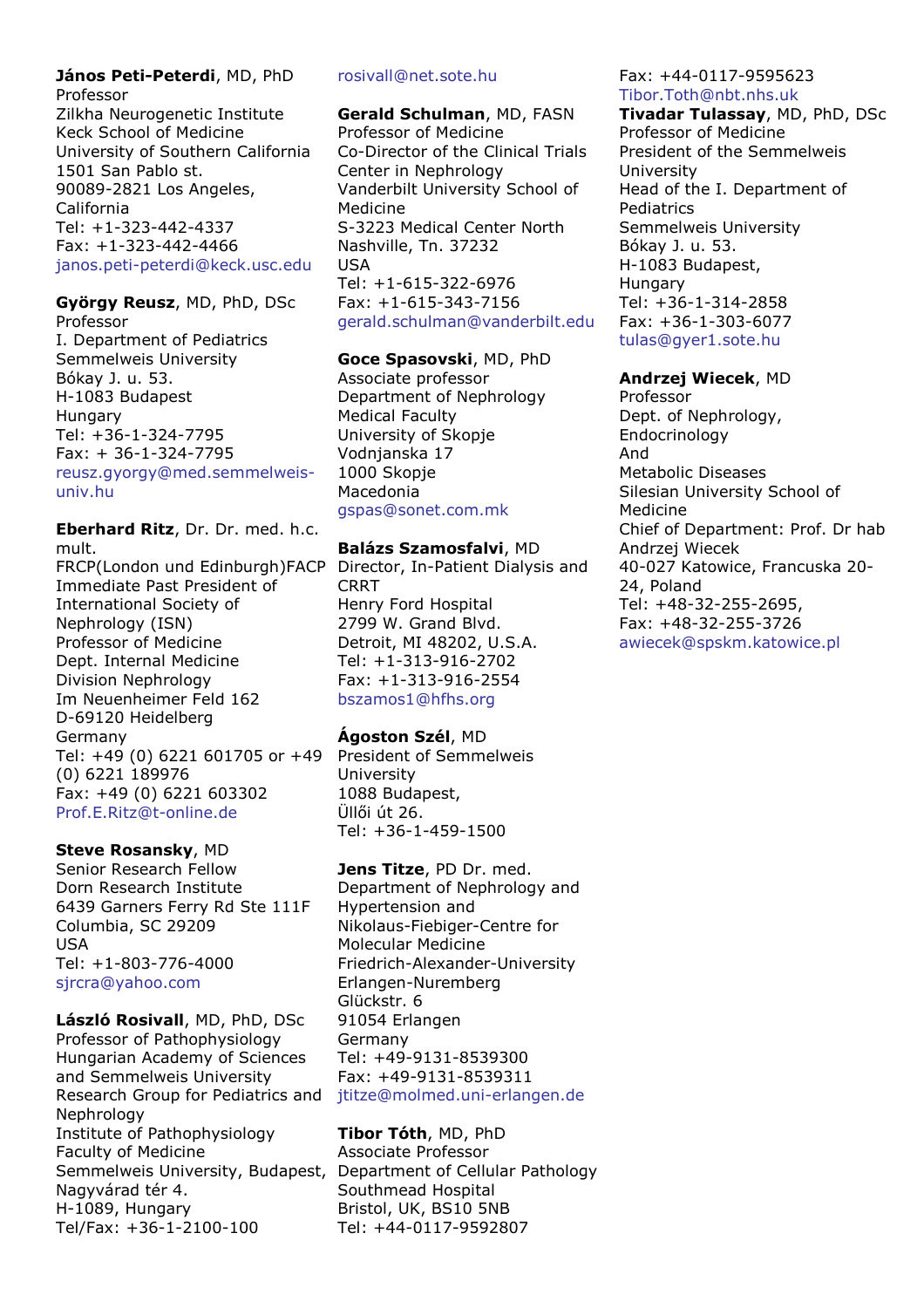# Program

# AUGUST 26 (Sunday)

| $08:00 - 09:00$ | <b>REGISTRATION</b><br>Venue:<br>Department of Transplantation and Surgery.<br><b>Semmelweis University</b><br>Baross street 23.<br>1082, Budapest                                                                                                                                                                                                                                                                                                                                                                                                                                                                                                                                                                                                                             |
|-----------------|--------------------------------------------------------------------------------------------------------------------------------------------------------------------------------------------------------------------------------------------------------------------------------------------------------------------------------------------------------------------------------------------------------------------------------------------------------------------------------------------------------------------------------------------------------------------------------------------------------------------------------------------------------------------------------------------------------------------------------------------------------------------------------|
| <b>OPENING</b>  |                                                                                                                                                                                                                                                                                                                                                                                                                                                                                                                                                                                                                                                                                                                                                                                |
| $09:00 - 09:45$ | <b>Welcome Addresses and Official Opening</b><br><b>L. Rosivall</b> , President of the Hungarian Kidney Foundation<br>E. Ritz, Immediate Past President of the International Society of<br>Nephrology<br>A. Wiecek, Active Secretary/Treasurer of the European Renal Association<br>- European Dialysis and Transplant Association<br>A. Szél, President of the Semmelweis University, Budapest<br><b>T. Tulassay</b> , President of the Society of Hungarian Pediatric Nephrology,<br><b>Budapest</b><br>Gy. Reusz, President of Hungarian Nephrological Society, Budapest<br>I. Kiss, Country's Chief Nephrologist, President of Hungarian Society of<br>Hypertension<br><b>R. Langer</b> , Chair of the Department of Transplantation and Surgery,<br>Semmelweis University |

#### BASIC SCIENCE

Moderator: Jens Titze, Germany

- 10:00 10:30 Basic Molecular Genetics 10:30 – 10:45 Discussion Friedrich C. Luft, Germany
- 10:45 11:15 Molecular Genetics and Renal Failure 11:15 – 11:30 Discussion Friedrich C. Luft, Germany
- 11:30 12:00 Do Salt or Do Not Salt? 12:00 – 12:15 Discussion Eberhard Ritz, Germany
- 12:15 13:00 Lunch

Moderator: Eberhard Ritz, Germany

- 13:00 13:30 New Findings in Sodium Balance 13:30 – 13:45 Discussion Jens Titze, Germany
- 13:45 14:15 Development in Real-Time Imaging of Kidney Functions 14:15 – 14:30 Discussion János Peti-Peterdi, U.S.A.
- 14:30 15:00 New Findings in Regulation of Intrarenal Renin Angiotensin Systems 15:00 – 15:15 Discussion János Peti-Peterdi, U.S.A.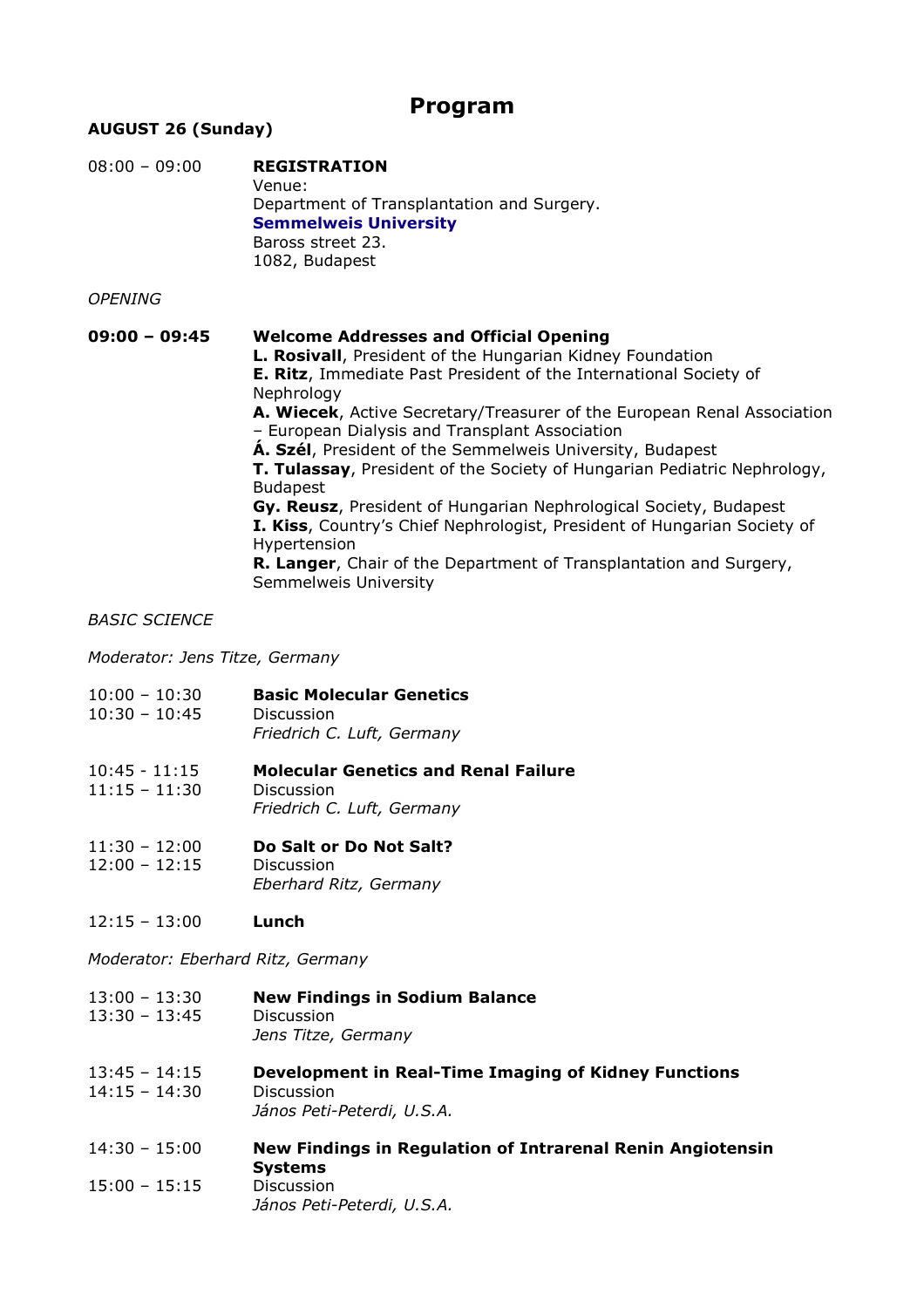## 15:15 – 15:45 Coffee Break

Moderator: Friedrich C. Luft, Germany

15:45 – 16:15 News in Diabetes and Kidney 16:15 – 16:30 Discussion Eberhard Ritz, Germany

# 10TH INTERNATIONAL SYMPOSIUM ON WINE AND HEALTH in conjunction with the 19th Budapest Nephrology School

16:30 – 17:00 Effects of Alcohol and Wine on Health 17:00 – 17:15 Discussion Eberhard Ritz, Germany

Venue: Mercure Budapest Korona - 1053 Budapest, Kecskeméti u. 14.

| $18:30 - 22:00$ | <b>Elaborations and Presentations of Hungarian Wines</b><br><b>Symposium Dinner</b>                       |
|-----------------|-----------------------------------------------------------------------------------------------------------|
| $18:30 - 18:40$ | <b>Presidential Greetings</b><br>László Rosivall, Hungary                                                 |
| $18:40 - 19:10$ | <b>Elaboration and Presentation of Hungarian Wines</b><br>Ernő Péter Botos, Hungary                       |
| $19:10 - 22:00$ | <b>Dinner</b><br>Special Hungarian Dishes<br>Selected Quality Wines from the Best Known Hungarian Cellars |

# AUGUST 27 (Monday)

Moderator: György Reusz, Hungary

| $08:15 - 08:45$<br>$08:45 - 09:00$ | Establishing a Research Center at Vanderbilt<br>Discussion<br>Jens Titze, Germany     |
|------------------------------------|---------------------------------------------------------------------------------------|
| 09:00 - 09:30                      | Basic of Genomics, Proteomics, Transcriptomics - a Systems<br><b>Biology Approach</b> |
| 09:30 - 09:45                      | Discussion<br>Rainer Oberbauer, Austria                                               |
| 09:45 - 10:15                      | <b>Report on SysKID Study</b>                                                         |

- 10:15 10:30 Discussion Rainer Oberbauer, Austria
- 10:30 11:00 Coffee Break

Moderator: Andrzej Wiecek, Poland

| $11:00 - 11:30$ | <b>Understanding of Epidemiological Studies</b> |
|-----------------|-------------------------------------------------|
| $11:30 - 11:45$ | Discussion                                      |
|                 | Csaba P. Kövesdy, U.S.A.                        |

11:45 – 12:15 Pathomechanism of Tissue Fibrosis 12:15 – 12:30 Discussion Monika Gooz, U.S.A.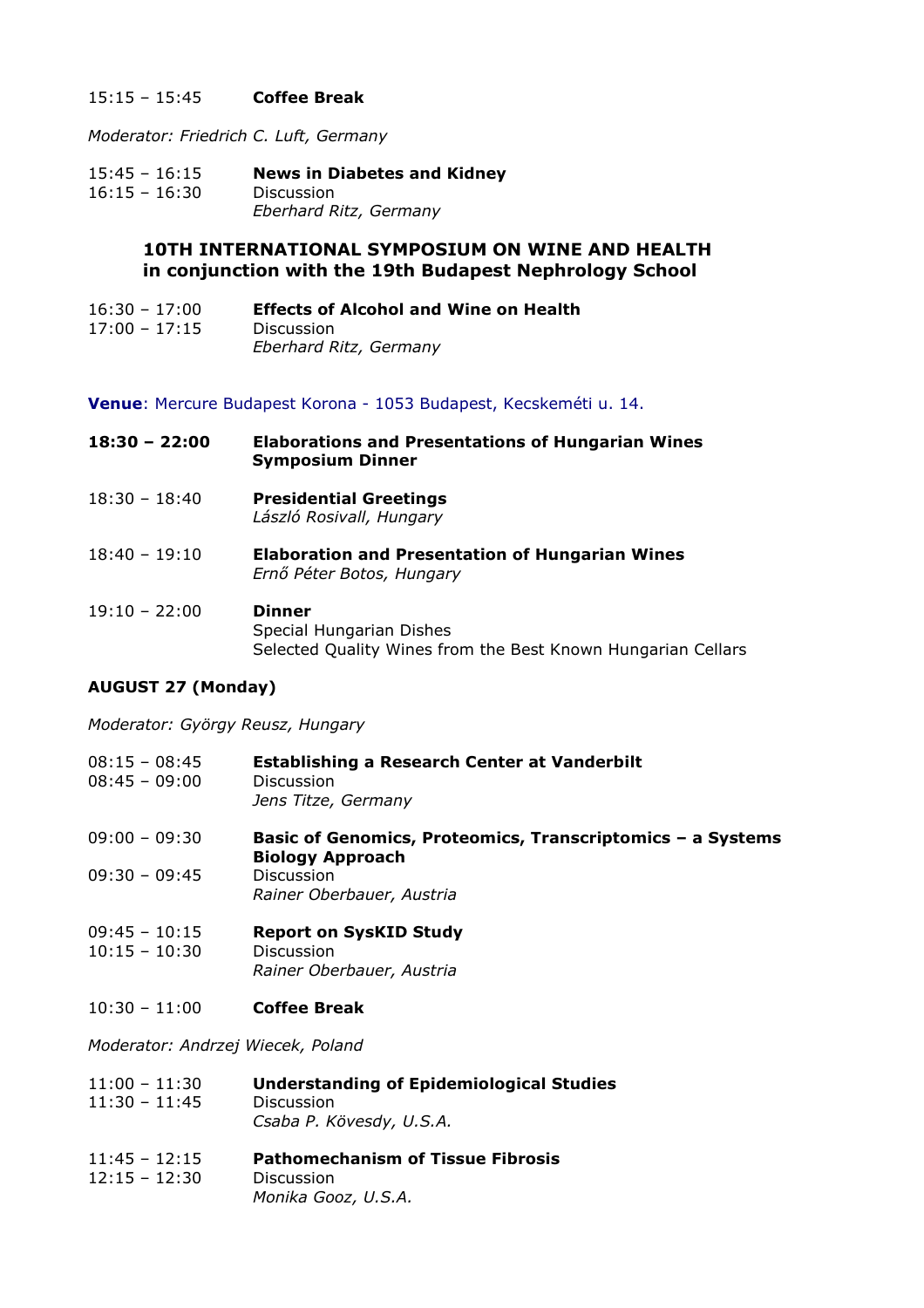## 12:30 – 13:30 Lunch

Moderator: Rainer Oberbauer, Austria

- 13:30 14:00 Polycystic Kidney Disease Basic Science Approach 14:00 – 14:15 Discussion Monika Gooz, U.S.A.
- 14:15 14:45 Polycystic Kidney Disease Clinical Approach 14:45 – 15:00 Discussion György Reusz, Hungary
- 15:00 15:30 Coffee Break

CLINICAL NEPHROLOGY

Moderator: Ágnes Haris, Hungary

| $15:30 - 16:00$<br>$16:00 - 16:15$ | <b>Cardiovascular Risk Reduction in Renal Recipients</b><br>Discussion<br>Rainer Oberbauer, Austria |
|------------------------------------|-----------------------------------------------------------------------------------------------------|
| $16:15 - 16:45$<br>$16:45 - 17:00$ | <b>Update on Renal Anemia</b><br>Discussion<br>Andrzej Wiecek, Poland                               |
| $17:00 - 17:30$<br>$17:30 - 17:45$ | Metabolic Bone Disease in CKD<br>Discussion<br>Goce Spasovski, Macedonia                            |
| $17:45 - 18:15$                    | <b>Buffet</b>                                                                                       |

#### 19:00 – 20:00 ORGAN CONCERT Venue: St. Stephen Basilica 1051 Budapest, St. Stephen square

# AUGUST 28 (Tuesday)

Moderator: Róbert Langer, Hungary

| $08:15 - 08:45$<br>$08:45 - 09:00$ | Pathophysiology of Water and Electrolyte Metabolism<br>Discussion<br>Ágnes Haris, Hungary |
|------------------------------------|-------------------------------------------------------------------------------------------|
| $09:00 - 09:30$<br>$09:30 - 09:45$ | Acid-Base Disorders, Acid-Base Quiz<br>Discussion<br>Agnes Haris, Hungary                 |
| $09:45 - 10:15$<br>$10:15 - 10:30$ | <b>Mendelian Hypertension</b><br>Discussion<br>Friedrich C. Luft, Germany                 |
| $10:30 - 11:00$                    | <b>Coffee Break</b>                                                                       |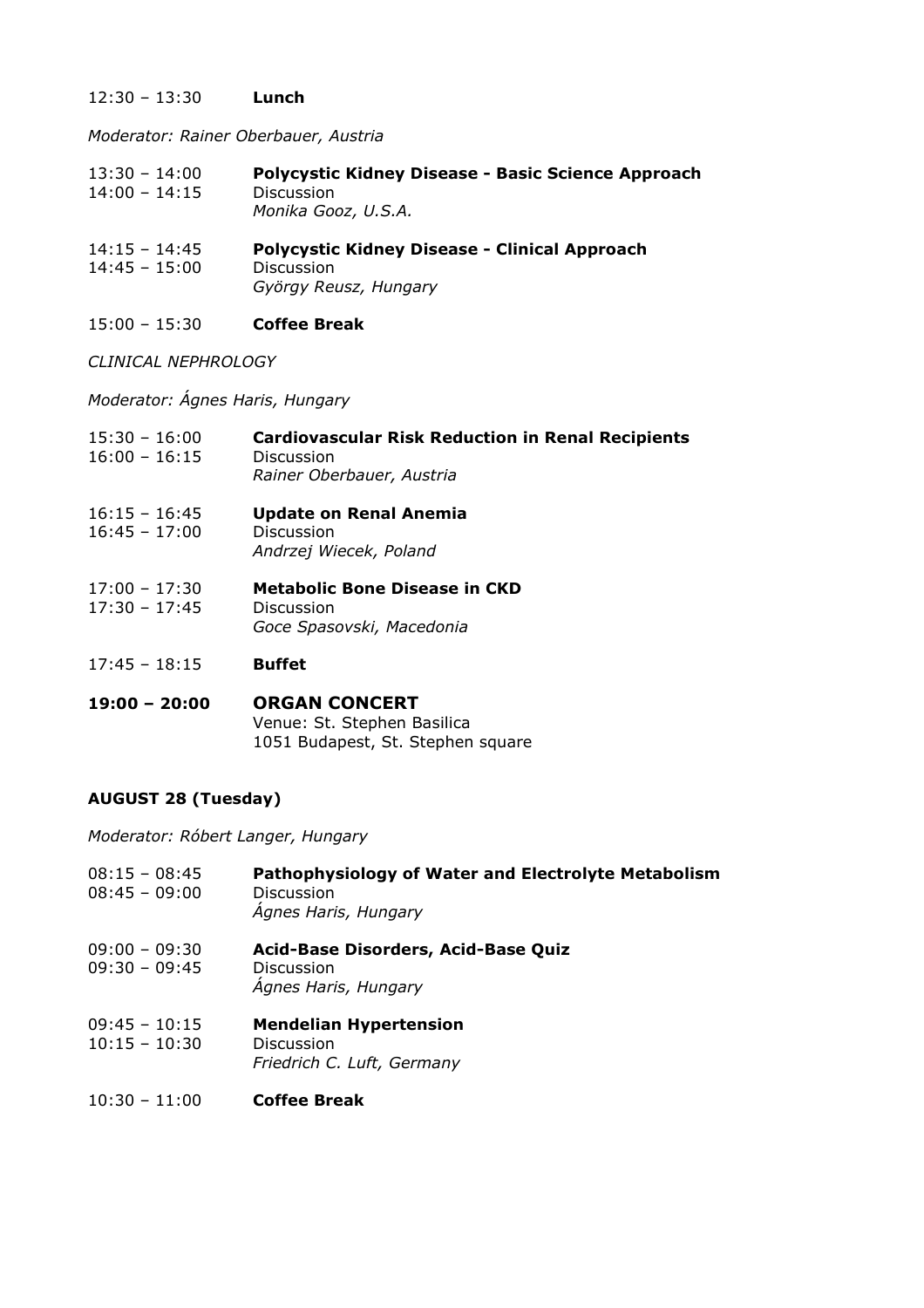Moderator: Goce Spasovski, Macedonia

11:00 – 11:30 Metabolic Syndrome, Obesity, Hypertension and Chronic Kidney Disease 11:30 – 11:45 Discussion Andrzej Wiecek, Poland

#### 11:45 – 12:15 Kidney-Pancreas, Pancreas Islet Transplantation– Eurotransplant 12:15 – 12:30 Discussion Róbert Langer, Hungary

- Moderator: Ágnes Haris, Hungary Róbert Langer, Hungary Friedrich C. Luft, Germany Goce Spasovski, Macedonia Andrzej Wiecek, Poland
- 12:30 13:15 "Meet the Professors" Discuss Your Own Questions with the **Professors**
- 13:15 14:00 Lunch

# 14:00 – 18:00 SIGHTSEEING TOUR, PARLIAMENT VISIT

# AUGUST 29 (Wednesday)

Moderator: István Mucsi, Hungary

| $08:30 - 09:00$                    | <b>Renal Function Trajectory May Be More Important than CKD</b><br><b>Category for Management of Patients with CKD</b> |
|------------------------------------|------------------------------------------------------------------------------------------------------------------------|
| $09:00 - 09:15$                    | <b>Discussion</b><br>Steven Rosansky, U.S.A.                                                                           |
| $09:15 - 09:45$<br>$09:45 - 10:00$ | When to Initiate Dialysis? - a Critical Examination of the Evidence<br><b>Discussion</b><br>Steven Rosansky, U.S.A.    |

- 10:00 10:30 10:30 – 10:45 Discussion Hanna Abboud, U.S.A.
- 10:45 11:15 Coffee Break

Moderator: Steve Rosansky, U.S.A.

- 11:15 11:45 The Aging Kidney From Molecules to Bedside 11:45 – 12:00 Discussion Hanna Abboud, U.S.A.
- 12:00 12:30 Diagnosis and Management of Metabolic Problems in Kidney Transplant Recipients 12:30 – 12:45 Discussion István Mucsi, Hungary
- 12:45 13:45 Lunch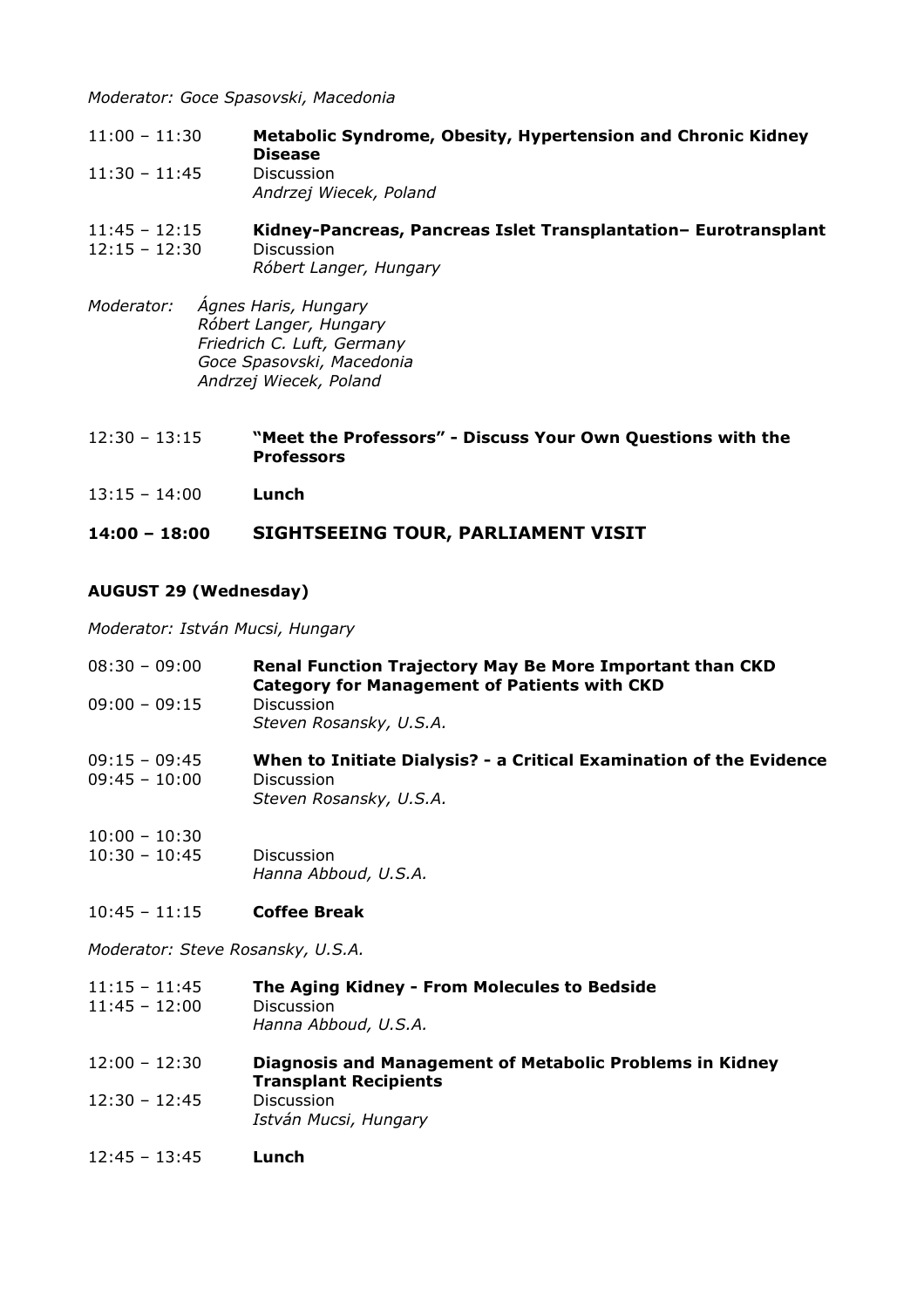Moderator: Hanna Abboud, U.S.A.

- 13:45 14:15 Effective Treatment Strategies to Delay the Progression of Renal Disease and Vascular Disease in CKD 14:15 – 14:30 Discussion
	- Csaba P. Kovesdy, U.S.A
- 14:30 15:00 GWAS Studies for Hypertension 15:00 – 15:15 Discussion Friedrich C. Luft, Germany
- 15:15 15:45 Coffee Break

Moderator: Marc E. De Broe, Belgium

- 15:45 16:15 Ten Hypertensive Patients I Have Known 16:15 – 16:30 Discussion Friedrich C. Luft, Germany
- 16:30 17:00 Extrapolation of Hypertension Guidelines from General Population to CKD Patients: Appropriate or Inappropriate? 17:00 – 17:15 Discussion Csaba P. Kovesdy, U.S.A.
- 17:15 17:45 Buffet
- 20:00 21:00 "MEET THE PROFESSORS" DURING THE BOAT TOUR ON THE DANUBE

# AUGUST 30 (Thursday)

DIALYSIS, TRANSPLANTATION

Moderator: Simin Goral, U.S.A.

- 09:00 09:30 **HD Adequacy** 09:30 – 09:45 Discussion Balázs Szamosfalvi, U.S.A
- 09:45 10:15 Continuous Hemodialysis Modalities Intensive Care Nephrology 10:15 – 10:30 Discussion Balázs Szamosfalvi, U.S.A
- 10:30 11:00 Coffee Break

Moderator: Balázs Szamosfalvi, U.S.A.

- 11:00 11:30 Complications in Hemodialysis 11:30 – 11:45 Discussion Gerald Schulman, U.S.A.
- 11:45 12:15 New Insights in Cellular Biology of Nephrocalcinosis/Lithiasis 12:15 – 12:30 Discussion Marc E. De Broe, Belgium
- 12:30 13:30 Lunch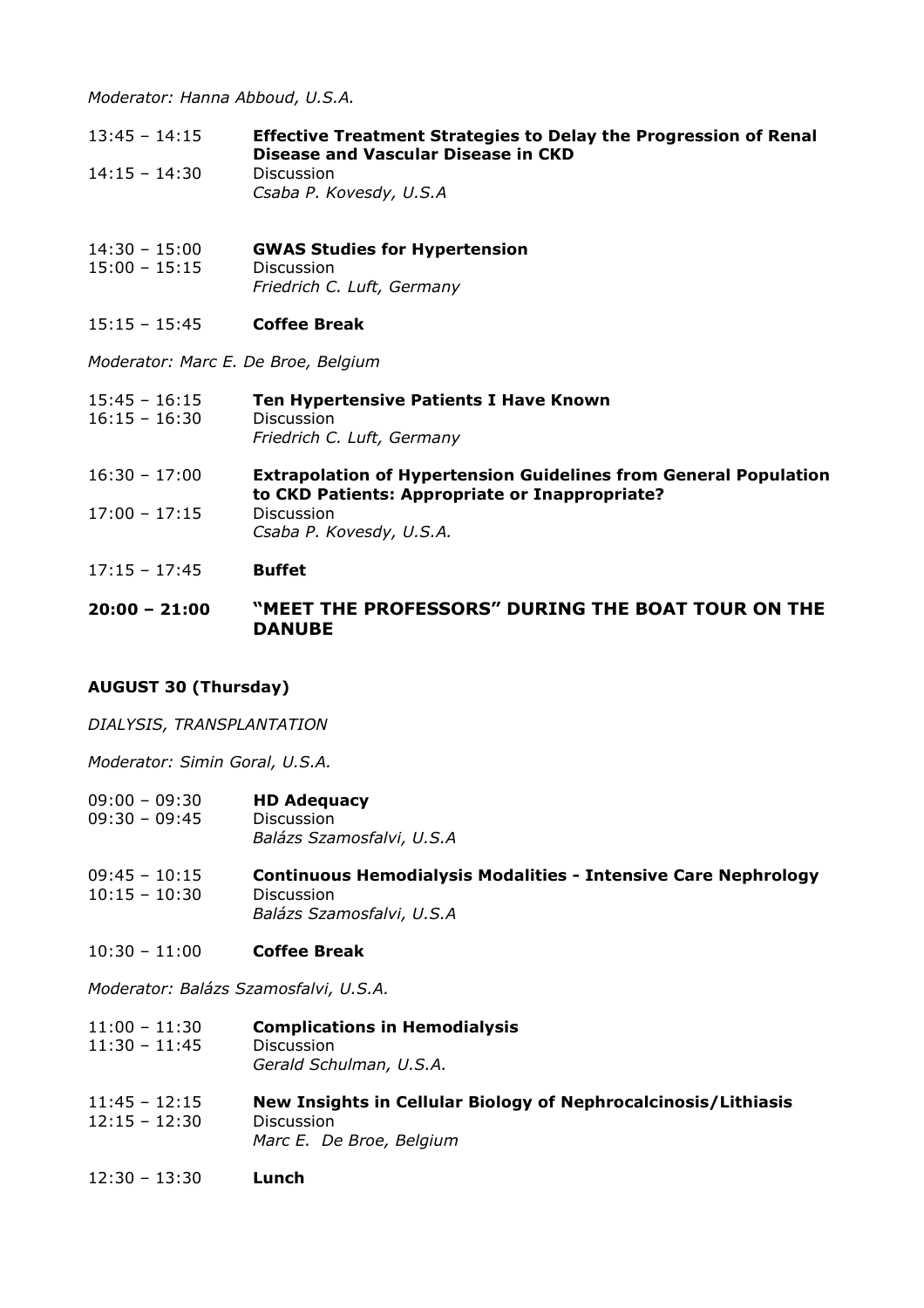Moderator: J. Harold Helderman, U.S.A.

- 13:30 14:00 Diagnostic and Therapeutic Approach of Patients with Renal Stone Disease 14:00 – 14:15 Discussion Marc E. De Broe, Belgium
- 14:15 14:45 Evaluation of Kidney Transplant Recipients and Donor 14:45 – 15:00 Discussion Simin Goral, U.S.A.
- 15:00 15:30 Coffee Break

Moderator: Csaba P. Kovesdy, U.S.A.

| $15:30 - 16:00$ | Pathology and Management of Chronic Allograft Dysfunction |
|-----------------|-----------------------------------------------------------|
| $16:00 - 16:15$ | <b>Discussion</b>                                         |
|                 | Simin Goral, U.S.A.                                       |

#### 16:15 – 16:45 Novel Targets for Clinical Immunosuppression 16:45 – 17:00 Discussion J. Harold Helderman, U.S.A.

## POSTER SESSION

Moderators: Simin Goral, U.S.A. J. Harold Helderman, U.S.A Marc E. De Broe, Belgium

#### 17:00 – 18:00 Discussion with Wine and Cheese

## 18:00 – 20:00 Farewell Reception Venue: Építész Pince Ötpacsirta u. 2. 1088, Budapest

# AUGUST 31 (Friday)

Moderator: Béla Iványi, Hungary

09:00 – 09:30 Psychonephrology 09:30 – 09:45 Discussion Márta Novák, Canada - Hungary

#### **PATHOLOGY**

- 09:45 10:15 Renal Pathology 10:15 – 10:30 Discussion Tibor Tóth, United Kingdom
- 10:30 11:00 Coffee Break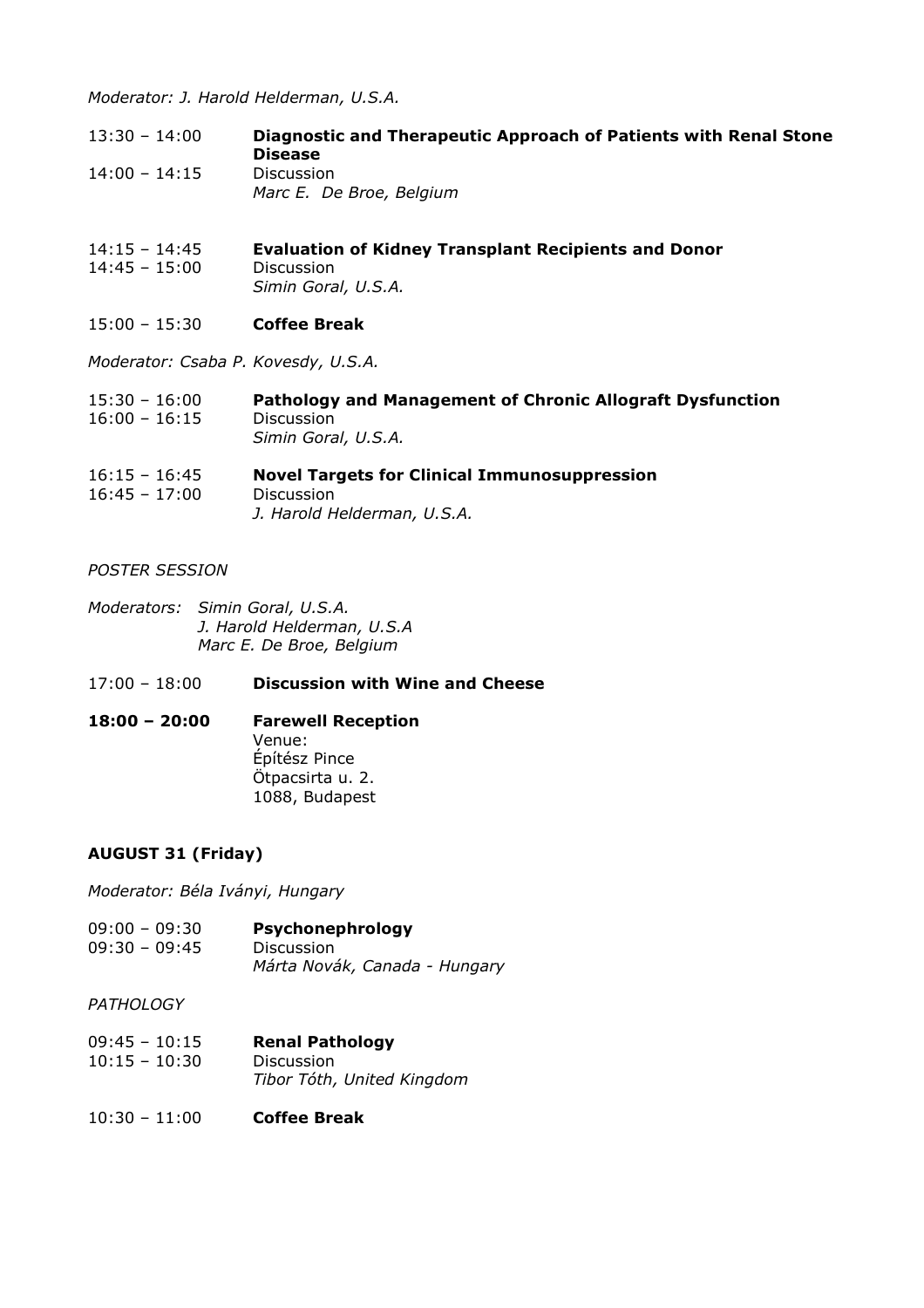Moderator: Tibor Tóth, United Kingdom

| $11:00 - 11:30$ | <b>Pathology of Kidney Allograft Dysfunction</b> |
|-----------------|--------------------------------------------------|
| $11:30 - 11:45$ | Discussion                                       |
|                 | Béla Iványi, Hungary                             |

#### EXAMINATION

- 11:45 12:30 Test
- 12:30 13:00 Renal Pathology Quiz 13:00 – 13:15 Discussion Tibor Tóth, United Kingdom
- $13:15 14:00$  Lunch

# **CONCLUDING REMARKS**<br>14:00 - 14:15 *László*

László Rosivall, Hungary

#### **Commentary**

..., it is a pleasure for the International Society of Nephrology to recognize the tradition established by Dr. Rosivall and his colleagues in the heart of Europe, servicing so many colleagues in their quest for knowledge. Experts from various parts of the world have contributed to render the Budapest School into one of the best of its kind. We congratulate Dr. Rosivall on this momentous achievement."

#### Jan J. Weening, Past President of ISN

"As a President of ERA-EDTA association I'm very proud that our Society is a sponsor of the Budapest Nephrology School that next year will celebrate the 10th Anniversary. The best comment about the quality of this school come from a letter I received from one of the participants at last school "I was fortunate to be one of the sponsored delegate by the ERA. I do not have any words to express my sincere gratitude to the ERA and especially you for considering me for the grant from ERA." I do believe there are no other words to add!" Francesco Locatelli, Past President of ERA-EDTA

"The Semmelweis University under the dedicated leadership of Professor Rosivall has developed the tradition of an annual Nephrology Summer School in Budapest… The panel of experts is impressive and has included some of the top leaders of nephrology in the world. In recognition of the high standard of this meeting, both the International Society of Nephrology (ISN) and the European Renal Association (ERA) co-sponsor this important event." Eberhard Ritz, Past President of ISN

"Great work, worth to recommend to colleagues." A Participant

#### Some faculty members of the previous Schools

T. Andreoli, J. Balla, J. P. Bárány, M. Bargman, C. Baylis, P.D. Bell, W. Van Biesen, R. Blantz, B. M. Brenner, M. E. De Broe, R. de Châtel, D. Cohen, A. J. Collins, E. Cole, R. Coppo, W. G. Couser, A. Covic, P. Csermely, A. Davison, Gy. Deák, G. Devins, J. Dirks, T. B. Drücke, Cs. Dzsinich, K-U. Eckardt, A. Falus, Cs. Farsang, J. Feehally, L. G. Fine, M. Fischereder, A. Fogo, D. Fouque, P. Gergely, D. Goldsmith, M. Goligorsky, S. Goral, J. G. Grunfeld, S. Halperin, Á. Haris, L. Harper, U. Heemann, A. Heidland, J. H. Helderman, G. Hercz, L. Hunyadi, E. J. Holtzman, A. Horváth, A. Iaina, N. Ismail, B. Iványi, K. J. Jager, J. Járay, V-M. Kahari, K. Kauser, D. Kerjaschki, J. T. Kielstein, I. Kiss, H. Klinkmann, E. Kolossváry, G. Kovacs, Cs. P. Kövesdy, R. T. Krediet, K. Kurokawa, N. Lameire, R. Langer, S. Van Laecke, M. Little,G. M. London, A. Logan, N. Levin, F. Locatelli, F. Luft, A. MacLeod, O., Mehls, D. C. Mendelssohn, A. Meyrier, I. Mucsi, G. A. Müller, S. Mustata, J. Nagy, D. Naimark, M. Novák, K. Olgaard, R.